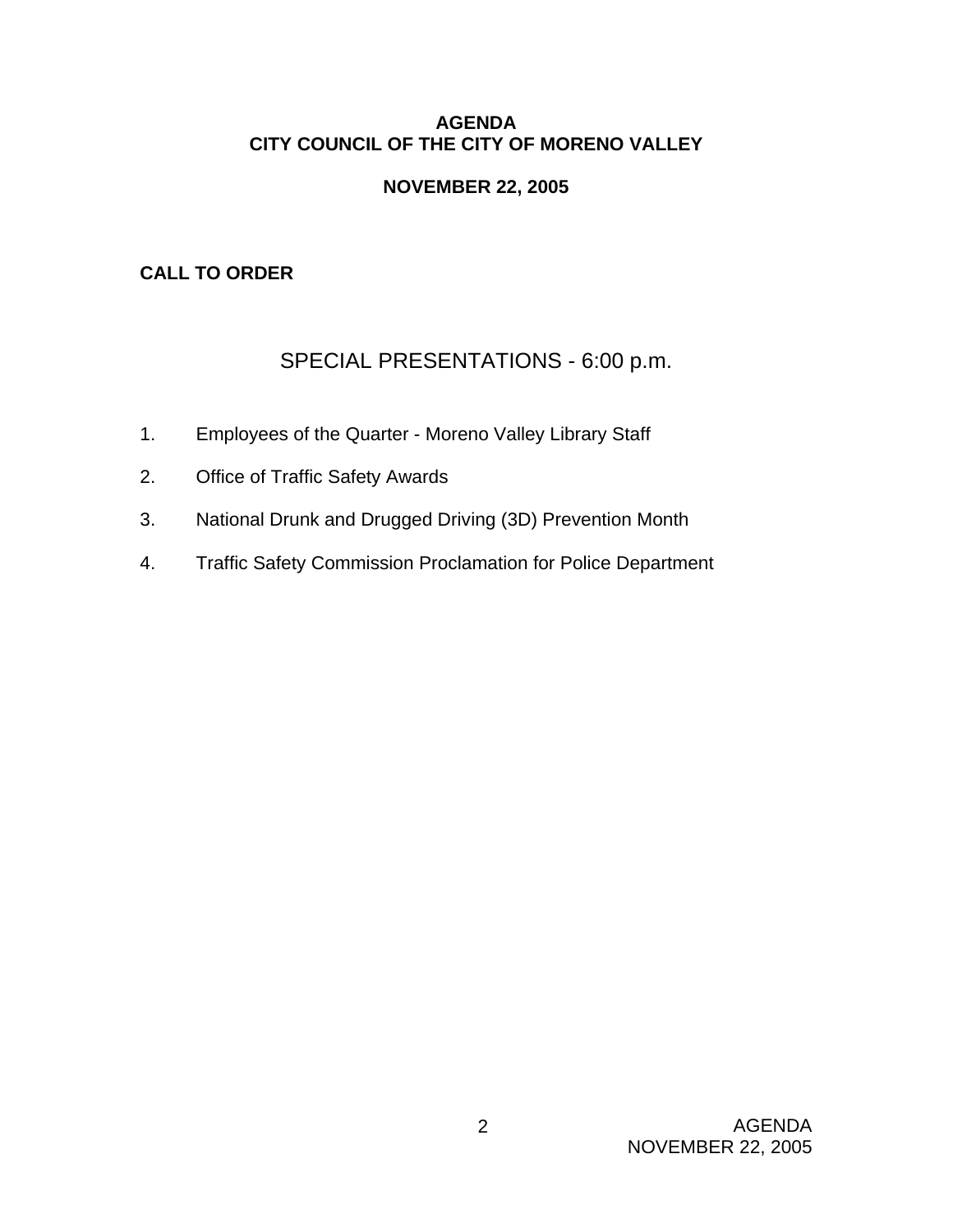#### **AGENDA JOINT MEETING OF THE CITY COUNCIL OF THE CITY OF MORENO VALLEY MORENO VALLEY COMMUNITY SERVICES DISTRICT COMMUNITY REDEVELOPMENT AGENCY OF THE CITY OF MORENO VALLEY AND THE BOARD OF LIBRARY TRUSTEES**

### **REGULAR MEETING - 6:30 P.M. NOVEMBER 22, 2005**

**CALL TO ORDER** (Joint Meeting of the City Council of the City of Moreno Valley, Moreno Valley Community Services District, Community Redevelopment Agency of the City of Moreno Valley and the Board of Library Trustees - actions taken at the Joint Meeting are those of the Agency indicated on each Agenda item)

### **PLEDGE OF ALLEGIANCE**

**INVOCATION** – Pastor Paul Cunningham, Calvary Baptist Church

# **ROLL CALL**

### **INTRODUCTIONS**

PUBLIC COMMENTS **ON MATTERS ON THE AGENDA** WILL BE TAKEN UP AS THE ITEM IS CALLED FOR BUSINESS, BETWEEN STAFF'S REPORT AND CITY COUNCIL DELIBERATION (SPEAKER SLIPS MAY BE TURNED IN UNTIL THE ITEM IS CALLED FOR BUSINESS.) Those wishing to speak should submit a BLUE speaker slip to the Bailiff. There is a three-minute limit per person. All remarks and questions shall be addressed to the presiding officer or to the City Council and not to any individual Council member, staff member or other person.

PUBLIC COMMENTS **ON MATTERS NOT ON THE AGENDA** UNDER THE JURISDICTION OF THE CITY COUNCIL WILL BE HEARD PRIOR TO CITY COUNCIL REPORTS AND CLOSING COMMENTS. IN THE EVENT THAT THE AGENDA ITEM FOR SUCH PUBLIC COMMENTS HAS NOT BEEN CALLED BY 9:00 P.M., IT SHALL BE CALLED AS THE NEXT ITEM OF BUSINESS FOLLOWING THE CONCLUSION OF ANY ITEM BEING HEARD AT 9:00 P.M. Those wishing to speak should submit a BLUE speaker slip to the Bailiff. There is a three-minute limit per person. All remarks and questions shall be addressed to the presiding officer or to the City Council and not to any individual Council member, staff member or other person.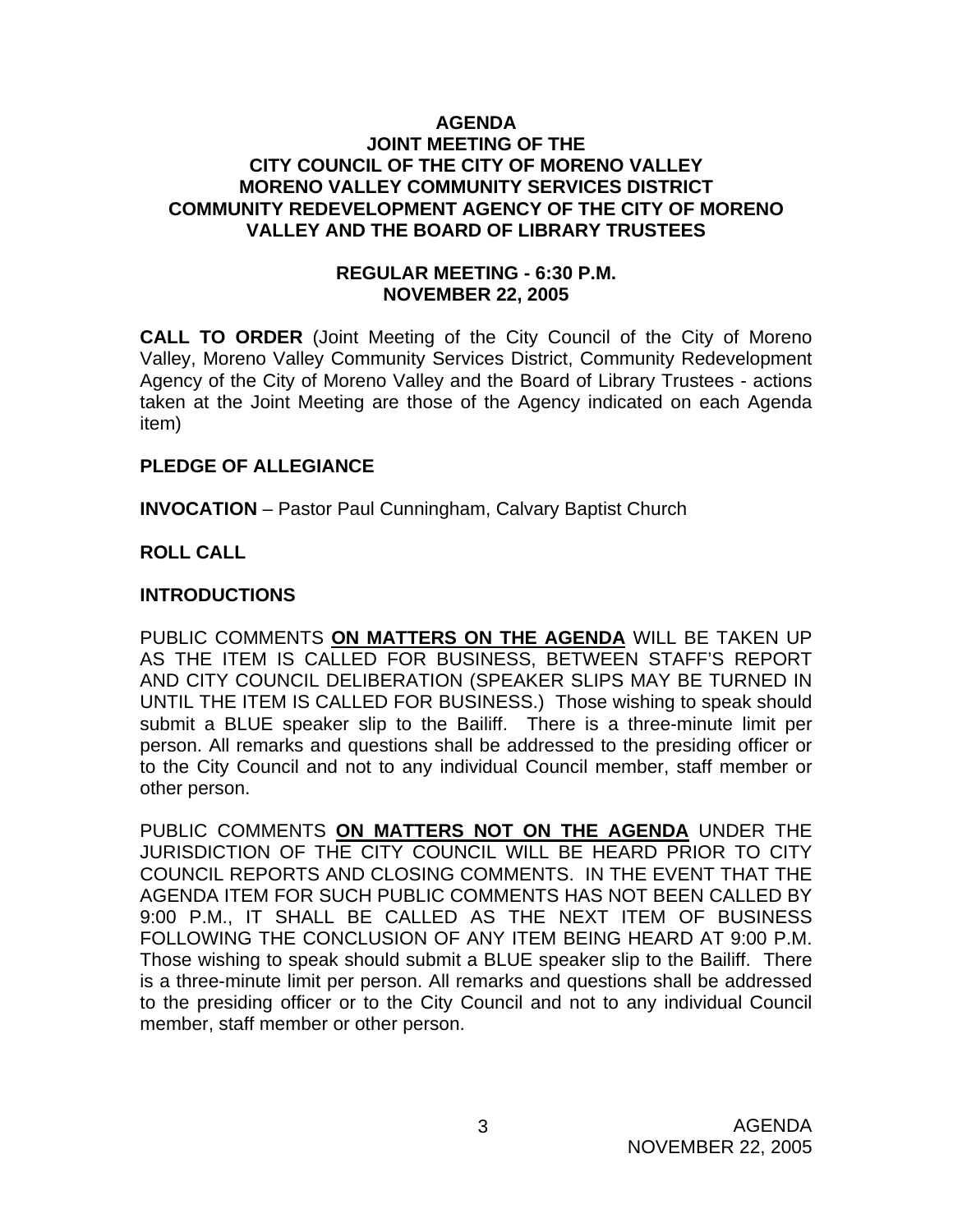### **JOINT CONSENT CALENDARS (SECTIONS A-D) OF THE CITY COUNCIL OF THE CITY OF MORENO VALLEY, MORENO VALLEY COMMUNITY SERVICES DISTRICT, COMMUNITY REDEVELOPMENT AGENCY OF THE CITY OF MORENO VALLEY, AND THE BOARD OF LIBRARY TRUSTEES**

All items listed under the Consent Calendars, Sections A, B, C, and D are considered to be routine and non-controversial, and may be enacted by one motion unless a member of the Council, Community Services District, Redevelopment Agency or the Board of Library Trustees requests that an item be removed for separate action. The motion to adopt the Consent Calendars is deemed to be a separate motion by each Agency and shall be so recorded by the City Clerk. Items withdrawn for report/discussion will be heard after public hearing items.

# **A. CONSENT CALENDAR** - **CITY COUNCIL**

- A1. ORDINANCES FIRST READING BY TITLE ONLY Recommendation: Waive reading of all Ordinance Introductions and read by title only.
- A2. REQUEST TO REMOVE THE CROSSWALK ON CACTUS AVENUE AT JOSHUA TREE AVENUE (Report of: Public Works Department) Recommendation: Instruct Transportation Engineering Division to remove the crosswalk on Cactus Avenue at Joshua Tree Avenue on December 22, 2005.
- A3. REQUEST APPROVAL TO ADD ONE NEW PART TIME CAREER CROSSING GUARD POSITION TO THE ADULT SCHOOL CROSSING GUARD PROGRAM AND REDEPLOYMENT OF TWO CROSSING GUARDS TO STAFF THE INTERSECTIONS OF OLIVER STREET AT DELPHINIUM AVENUE, BAY AVENUE AT PECAN PLACE, AND DELPHINIUM AVENUE AT WINTERGREEN STREET (Report of: Public Works Department) Recommendation: Approve the addition of one new part time career crossing guard position to the Adult School Crossing Guard Program and redeployment of two crossing guards to staff the intersections of Oliver Street at Delphinium Avenue, Bay Avenue at Pecan Place, and Delphinium Avenue at Wintergreen Street; and approve the appropriation of \$7,600 from the General Fund Account Number 010-72110-6120 to fund the additional part time career Adult School Crossing Guard position for the remainder of the 2005/2006 fiscal year (December through June).
- A4. PALM DESERT DEVELOPMENT COMPANY (PDDC) HEACOCK COTTONWOOD IV, LP (COTTONWOOD PLACE PHASE IV)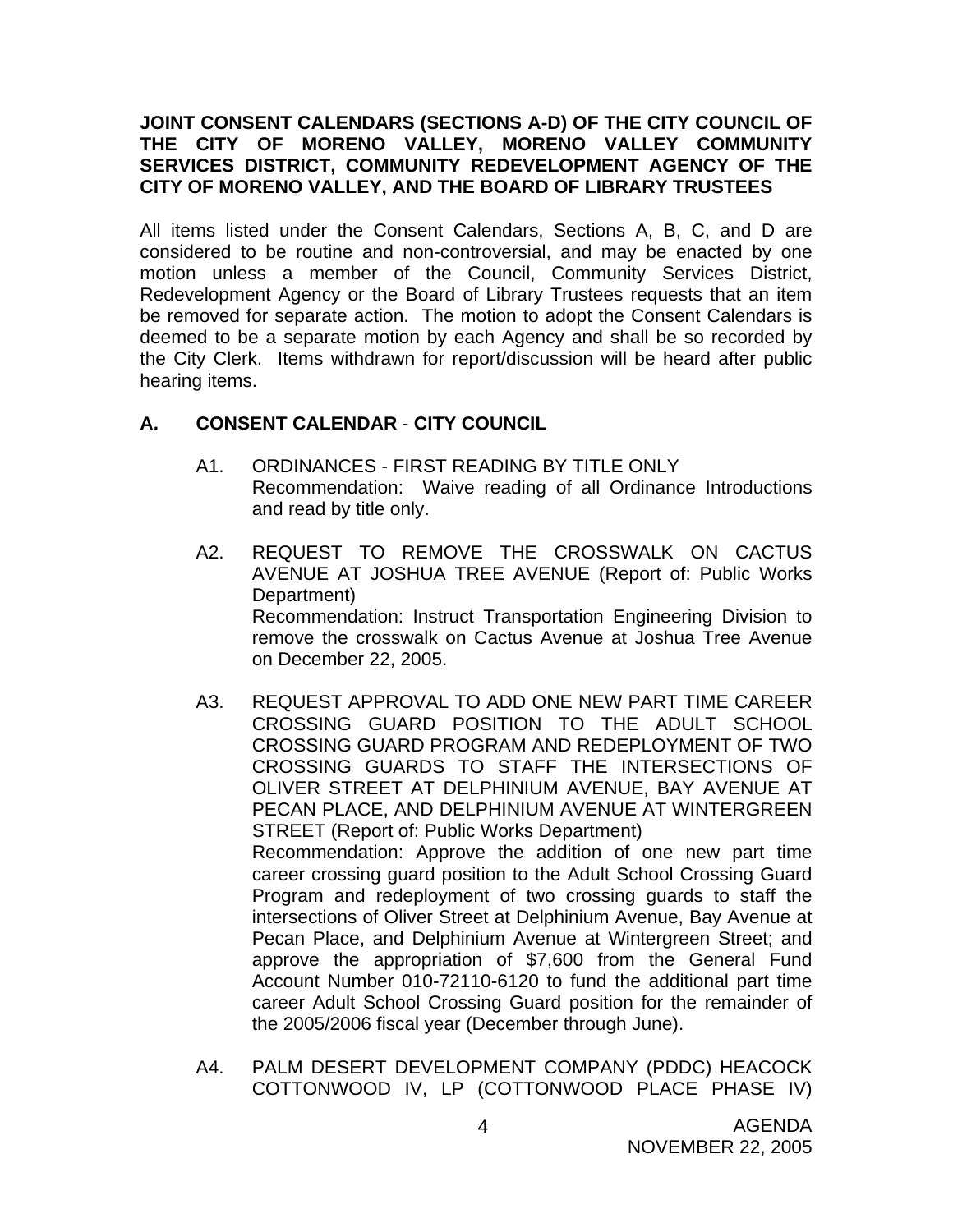OWNER PARTICIPATION AGREEMENT (Report of: Economic Development Department)

 Recommendation: Adopt the resolution approving the Owner Participation Agreement (OPA) between the Community Redevelopment Agency (Agency) and Heacock Cottonwood Limited Partnership IV (Participant).

#### Resolution No. 2005-109

 A Resolution of the City Council of the City of Moreno Valley, California, Approving an Owner Participation Agreement with Heacock Cottonwood IV Limited Partnership for the Development of Land, Making Certain Findings, and Approving the Use of Funds

- A5. APPROVAL FOR THE THIRD AMENDMENT TO POLICE CONTRACT (Report of: Police Department) Recommendation: Approve the Third Amendment to the police contract and authorize the Mayor to sign the document.
- A6. FINAL MAP 30316 SINGLE FAMILY RESIDENTIAL PROJECT, AMENDMENT TO AGREEMENT FOR PUBLIC IMPROVEMENTS (TIME EXTENSION) – EAST OF LASSELLE STREET, NORTH OF IRIS AVENUE, AND NORTH OF CAMINO FLORES – SUBDIVIDER: K. HOVNANIAN FORECAST HOMES, INC. (Report of: Public Works Department) Recommendation: Authorize the Mayor to execute the Amendment to Agreement for Public Improvements for Final Map 30316; and instruct the City Clerk to forward the completed Amendment to Agreement for Public Improvements to the County Recorder's Office for recordation.
- A7. TRACT 30317 TRAFFIC SIGNAL SYSTEM, REDUCE FAITHFUL PERFORMANCE BOND – INTERSECTION OF IRIS AVENUE AND LOS CABOS DRIVE – SUBDIVIDER – K. HOVNANIAN FORECAST HOMES, INC. (Report of: Public Works Department) Recommendation: Approve a 90% reduction to the Faithful Performance Bond securing the traffic signal system for Tract 30317; and authorize the City Engineer to reduce the Faithful Performance Bond by 90%.
- A8. REQUEST FOR 4-WAY STOP CONTROL AT THE INTERSECTION OF INDIAN STREET AND ATWOOD AVENUE (Report of: Public Works Department) Recommendation: Adopt Resolution No. 2005-110 to establish 4 way stop control at the intersection of Indian Street and Atwood Avenue.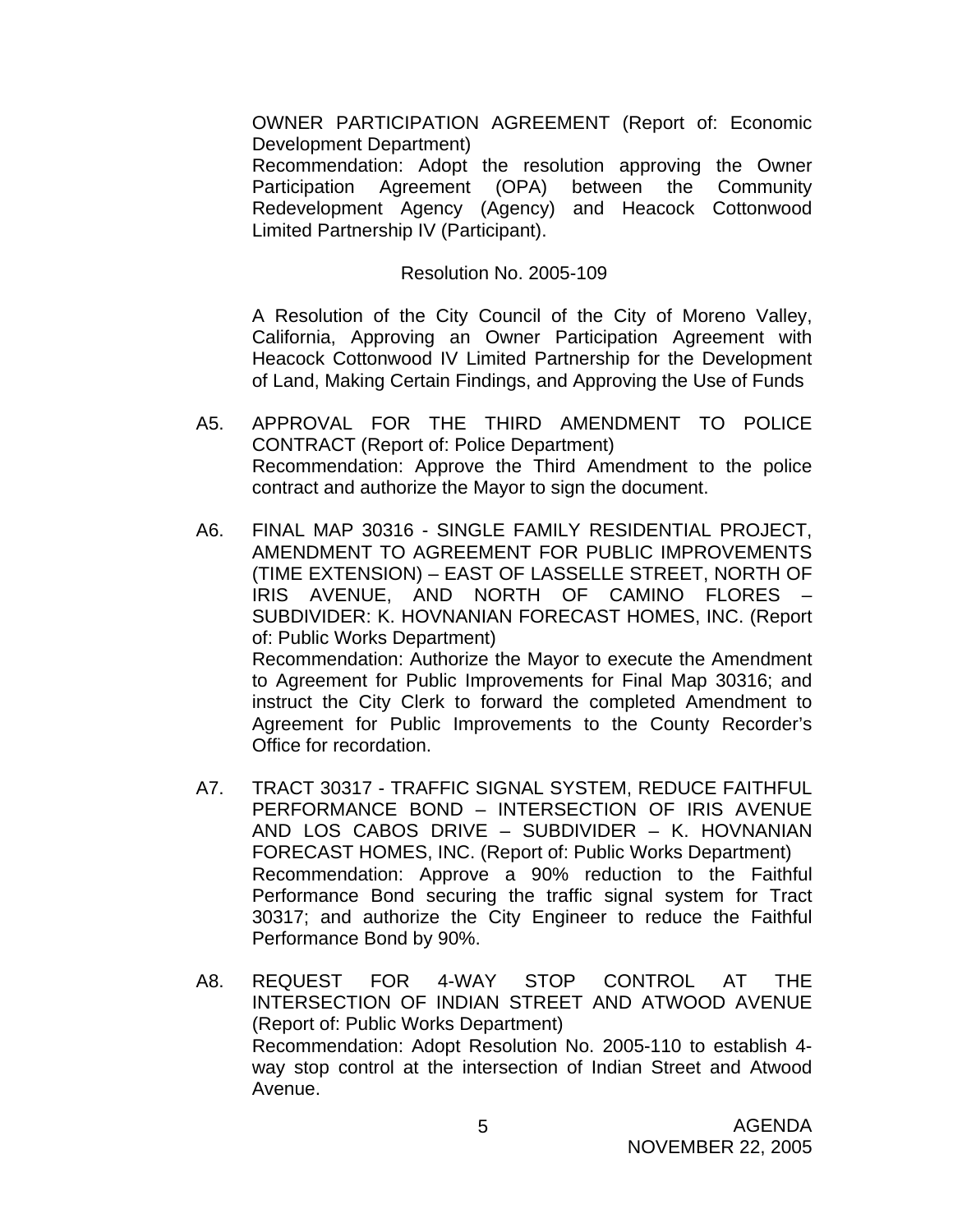#### Resolution No. 2005-110

 A Resolution of the City Council of the City of Moreno Valley Establishing Stop Controls for Northbound and Southbound Traffic on Indian Street at Atwood Avenue

- A9. THIRD AMENDMENT TO AGREEMENT FOR PROFESSIONAL CONSULTANT SERVICES WITH ASSOCIATED ENGINEERS, INC. FOR FISCAL YEAR 2005/2006 STREET IMPROVEMENT PROGRAM (SIP) CAPITAL IMPROVEMENT PROGRAM (CIP), PROJECT NO. 02-12185520 (Report of: Public Works Department) Recommendation: Approve the Third Amendment to Agreement for Professional Consultant Services with Associated Engineers, Inc., 3311 East Shelby Street, Ontario, California 91764 to provide Professional Consultant Services; authorize the Mayor to execute said Third Amendment to Agreement for Professional Consultant Services with Associated Engineers, Inc.; and authorize an increase in the Purchase Order to Associated Engineers, Inc. in the amount of \$30,129 (the agreement amount plus 10% contingency) for a total amount of \$112,669, when the Third Amendment to Agreement for Professional Consultant Services has been signed by all parties.
- A10. ORDINANCE NO. 699 AN ORDINANCE OF THE CITY COUNCIL OF THE CITY OF MORENO VALLEY, CALIFORNIA, APPROVING PA04-0164 (ZONE CHANGE) TO CHANGE THE LAND USE FROM (O) OFFICE AND (PD) PLANNED DEVELOPMENT TO (R3) RESIDENTIAL 3 FOR APPROXIMATELY 36.24-NET ACRES OF LAND ASSESSOR'S PARCEL NUMBERS 486-260-002, 486- 260-007, 486-260-010, AND 486-260-011 LOCATED AT THE SOUTHEAST CORNER OF ALESSANDRO BOULEVARD AND NASON STREET (RECEIVED FIRST READING AND INTRODUCTION ON NOVEMBER 8, 2005 ON A 5-0 VOTE, AS AMENDED) (Report of: Community Development Department) Recommendation: Adopt Ordinance No. 699.

### Ordinance No. 699

An Ordinance of the City Council of the City of Moreno Valley, California, Approving PA04-0164 (Zone Change) to Change the Land Use From (O) Office and (PD) Planned Development to (R3) Residential 3 for Approximately 36.24-Net Acres of Land Assessor's Parcel Numbers 486-260-002, 486-260-007, 486-260-010, and 486- 260-011 Located at the Southeast Corner of Alessandro Boulevard and Nason Street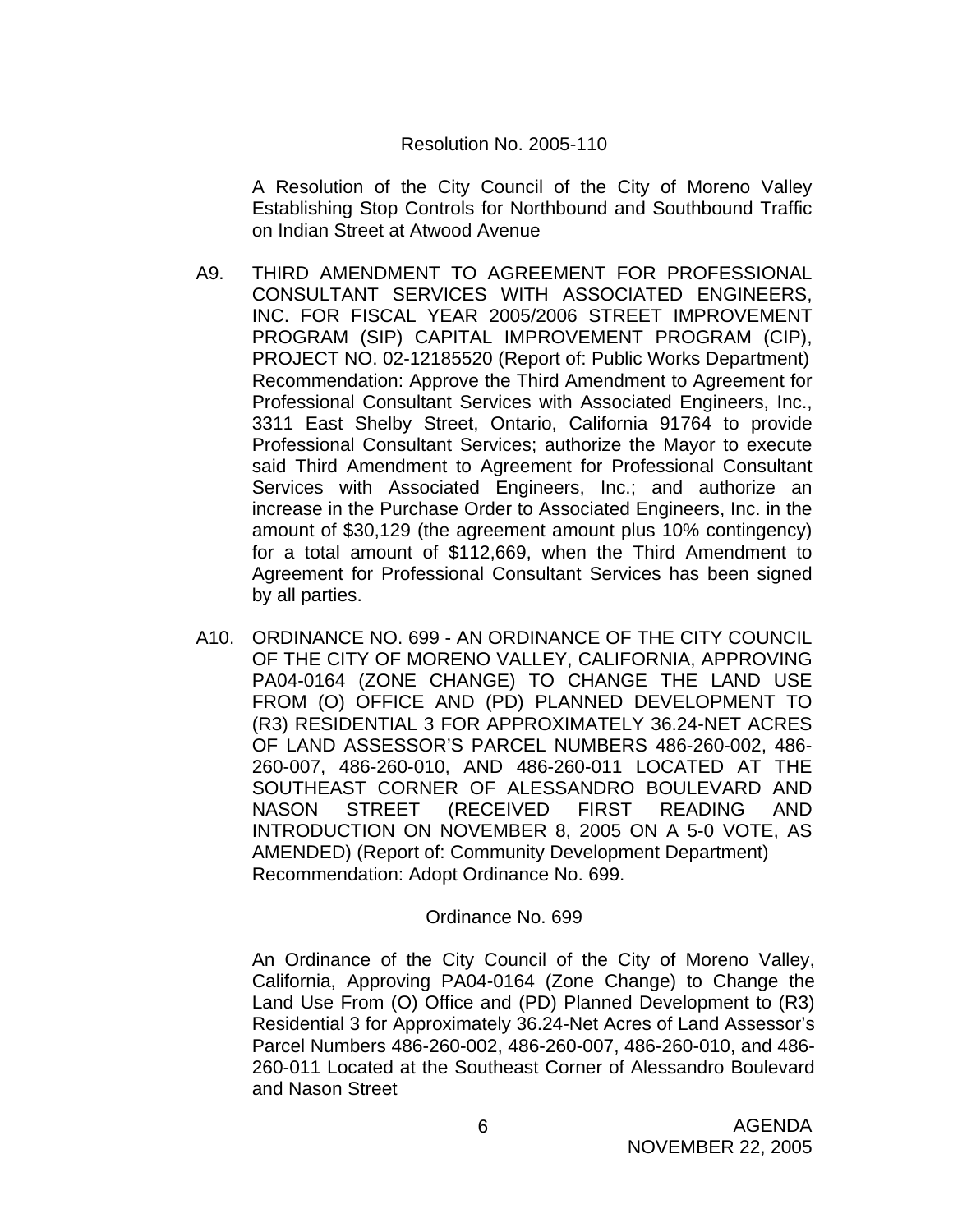A11. ORDINANCE NO. 700 - AN ORDINANCE OF THE CITY COUNCIL OF THE CITY OF MORENO VALLEY, CALIFORNIA, APPROVING PA04-0184 (ZONE CHANGE) TO CHANGE THE LAND USE FROM (PD) PLANNED DEVELOPMENT TO (RA2) RESIDENTIAL AGRICULTURE 2 FOR APPROXIMATELY 18.1-NET ACRES OF LAND ASSESSOR'S PARCEL NUMBERS 486-290-001 AND 486- 290-002 LOCATED AT THE SOUTHEAST CORNER OF NASON STREET AND BRODIAEA AVENUE (RECEIVED FIRST READING AND INTRODUCTION ON NOVEMBER 8, 2005 ON A 5-0 VOTE) (Report of: Community Development Department) Recommendation: Adopt Ordinance No. 700.

#### Ordinance No. 700

 An Ordinance of the City Council of the City of Moreno Valley, California, Approving PA04-0184 (Zone Change) to Change the Land Use from (PD) Planned Development to (RA2) Residential Agriculture 2 for Approximately 18.1-Net Acres of Land Assessor's Parcel Numbers 486-290-001 and 486-290-002 Located at the Southeast Corner of Nason Street and Brodiaea Avenue

- A12. AN INCREASE TO THE PURCHASE ORDER TO CBA, INC. FOR PREPARATION OF THE ENVIRONMENTAL IMPACT REPORT FOR THE GENERAL PLAN UPDATE (Report of: Community Development Department) Recommendation: Authorize the Finance Director to increase the purchase order to CBA, Inc. for preparation of the Environmental Impact Report for the General Plan Update from \$210,300 to \$230,300. Funding for the contract is provided in Account No. 10-85420-7200.
- A13. ANNUAL STATEMENT OF INVESTMENT POLICY (Report of: Finance Department) Recommendation: Adopt Annual Statement of Investment Policy, in compliance with California Government Code Section 53646.
- A14. MINUTES REGULAR MEETING OF NOVEMBER 8, 2005 (Report of: City Clerk's Department) Recommendation: Approve as submitted.
- A15. AGREEMENT FOR EXCHANGE OF REAL PROPERTY BETWEEN RIVERSIDE COUNTY FLOOD CONTROL AND WATER CONSERVATION DISTRICT AND THE CITY OF MORENO VALLEY (Report of: Public Works Department) Recommendation: Approve the Agreement for Exchange of Real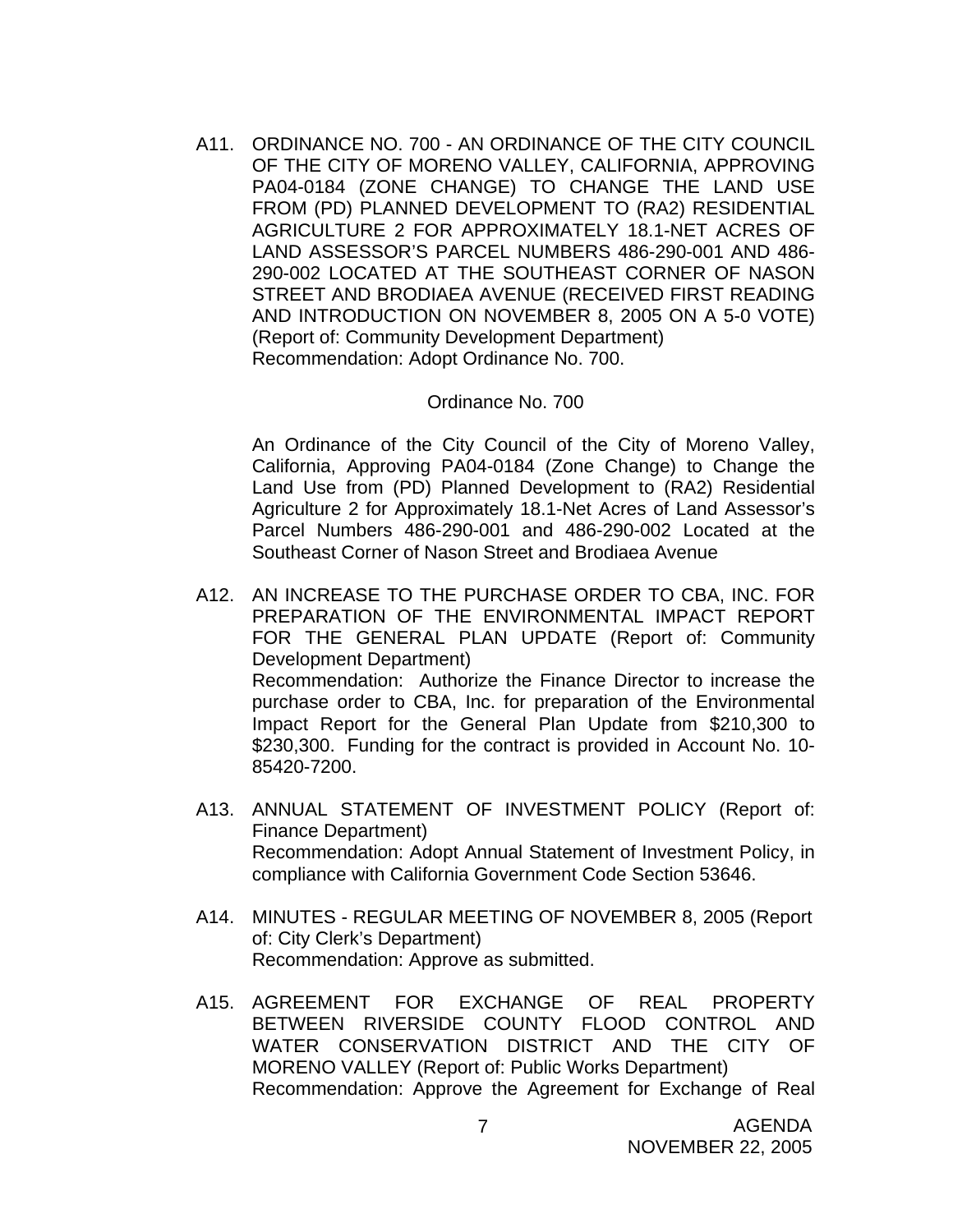Property between Riverside County Flood Control and Water Conservation District (District) and the City of Moreno Valley (City); and authorize the Mayor to execute the Agreement for Exchange of Real Property between the District and the City of Moreno Valley.

### **B. CONSENT CALENDAR** - **COMMUNITY SERVICES DISTRICT**

- B1. ORDINANCES FIRST READING BY TITLE ONLY Recommendation: Waive reading of all Ordinance Introductions and read by title only.
- B2. PUBLIC MEETING REGARDING MAIL BALLOT PROCEEDING FOR INCLUSION INTO THE PROPOSED COMMUNITY SERVICES DISTRICT ZONE S (SUNNYMEAD BOULEVARD MAINTENANCE) AND AUTHORIZATION OF THE ANNUAL CHARGE (Report of: Public Works Department) Recommendation: Accept public comments regarding the mail ballot proceeding for the proposed CSD Zone S program. Participating parcels have front footage facing Sunnymead Boulevard between Frederick Street and Perris Boulevard.
- B3. MINUTES REGULAR MEETING OF NOVEMBER 8, 2005 (Report of: City Clerk's Department) Recommendation: Approve as submitted.

# **C. CONSENT CALENDAR** - **COMMUNITY REDEVELOPMENT AGENCY**

- C1. ORDINANCES FIRST READING BY TITLE ONLY Recommendation: Waive reading of all Ordinance Introductions and read by title only.
- C2. PALM DESERT DEVELOPMENT COMPANY (PDDC) HEACOCK COTTONWOOD IV, LP (COTTONWOOD PLACE PHASE IV) OWNER PARTICIPATION AGREEMENT (Report of: Economic Development Department) Recommendation: Adopt the resolution approving the Owner Participation Agreement (OPA) between the Community Redevelopment Agency (Agency) and Heacock Cottonwood Limited Partnership IV (Participant).

Resolution No. RDA 2005-10

 A Resolution of the Redevelopment Agency of the City of Moreno Valley, California, Approving an Owner Participation Agreement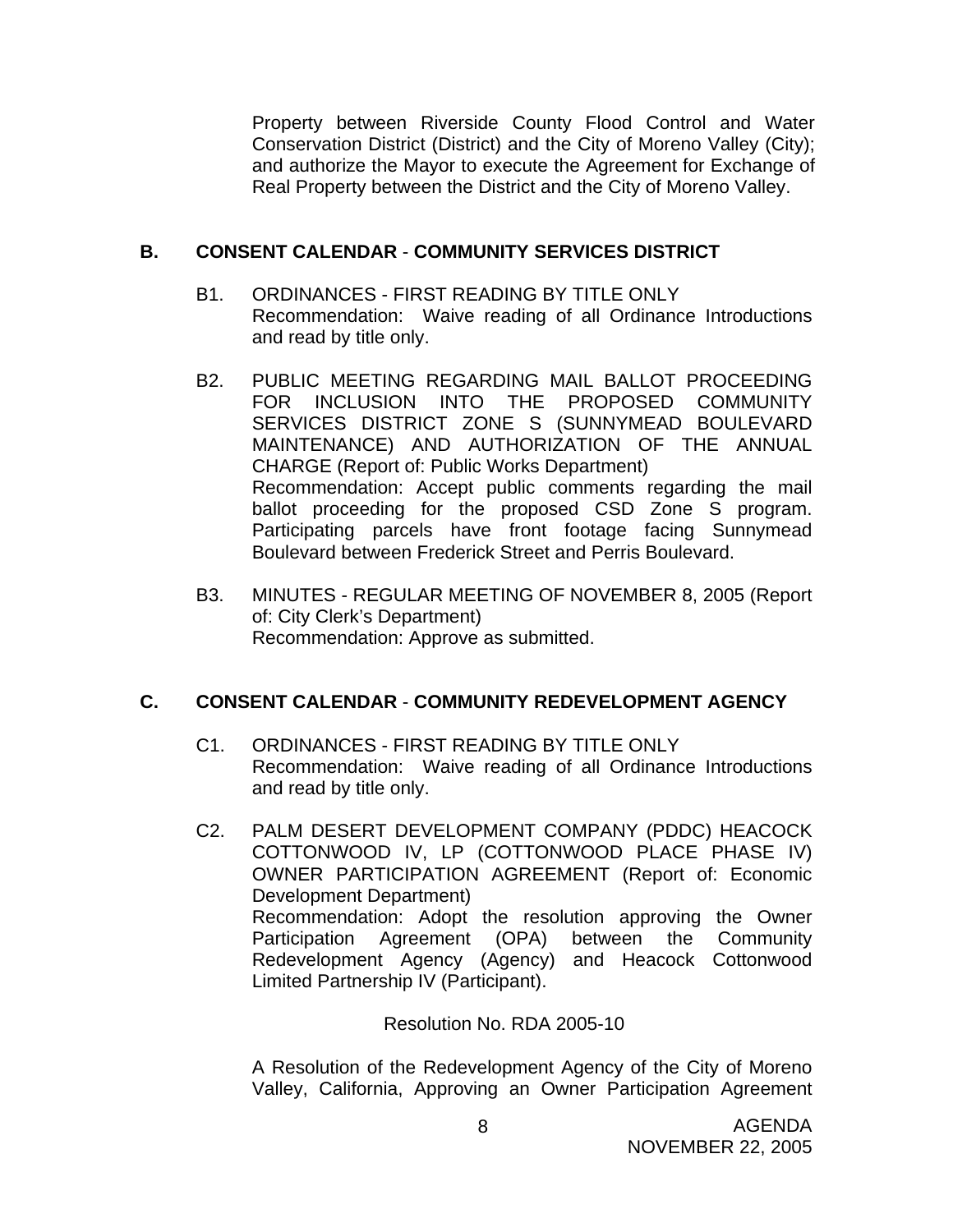with Heacock Cottonwood IV Limited Partnership for the Development of Land, Making Certain Findings, and Approving the Use of Funds

- C3. APPROVING THE REIMBURSEMENT TO NEWHOPE PROPERTIES III FOR THE CONSTRUCTION OF STORM DRAIN LINES T AND T-7 (Report of: Economic Development Department) Recommendation: Approve the reimbursement to Newhope Properties III for the construction of Storm Drain Lines T and T-7 in the amount of \$438,136.58; and appropriate \$438,136.58 from Fund 895 fund balance to pay the reimbursement.
- C4. MINUTES REGULAR MEETING OF NOVEMBER 8, 2005 (Report of: City Clerk's Department) Recommendation: Approve as submitted.

### **D. CONSENT CALENDAR** - **BOARD OF LIBRARY TRUSTEES**

- D1. ORDINANCES FIRST READING BY TITLE ONLY Recommendation: Waive reading of all Ordinance Introductions and read by title only.
- D2. MINUTES REGULAR MEETING OF NOVEMBER 8, 2005 (Report of: City Clerk's Department) Recommendation: Approve as submitted.

# **E. PUBLIC HEARINGS**

Questions or comments from the public on a Public Hearing matter are limited to five minutes per individual and must pertain to the subject under consideration.

 Those wishing to speak should complete and submit a GOLDENROD speaker slip to the Bailiff.

E1. PUBLIC HEARING REGARDING MAIL BALLOT PROCEEDINGS FOR: PROJECT - PANDA EXPRESS RESTAURANT, APN 291- 110-041, EAST SIDE OF DAY STREET, NORTH OF GATEWAY DRIVE, BALLOTED ITEM - NATIONAL POLLUTANT DISCHARGE ELIMINATION SYSTEM (NPDES); AND PROJECT - MIMI'S CAFÉ, APN 291-110-042, EAST SIDE OF DAY STREET, SOUTH OF CAMPUS PARKWAY, BALLOTED ITEM - NATIONAL POLLUTANT DISCHARGE ELIMINATION SYSTEM (NPDES). (Report of: Public Works Department) Recommendation: That the City Council, after conducting the public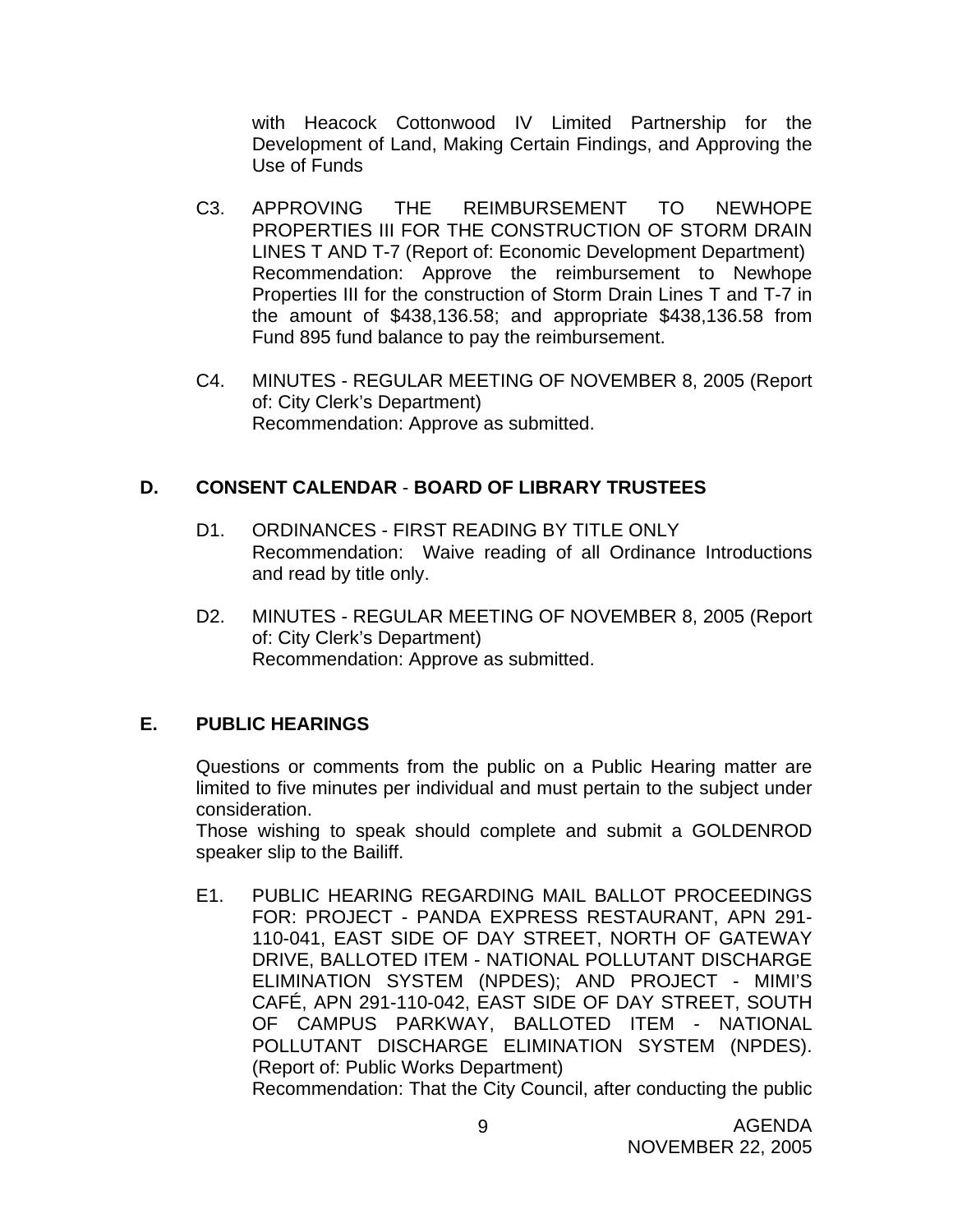hearing:

- 1. Tabulate the mail ballots for the National Pollutant Discharge Elimination System (NPDES) regulatory rate schedule, for Panda Express Restaurant – APN 291-110-041 (and any division thereof) and Mimi's Café – APN 291-110-042 (and any division thereof);
- 2. Verify and accept the results of the mail ballot proceedings as identified on the Official Tally Sheet and Assessor Parcel Number (APN) listing;
- 3. Receive and file with the City Clerk's Office the accepted Official Tally Sheet and APN listing; and
- 4. If approved, authorize and impose the NPDES maximum regulatory rate to APNs 291-110-041 and 291-110-042.
- E2. A PUBLIC HEARING FOR: GENERAL PLAN AMENDMENT (PA04-0070) TO AMEND THE CIRCULATION AND BIKEWAY PLANS TO ALTER THE ALIGNMENT OF NASON STREET AT IRIS AVENUE; REPLACE JFK DRIVE BETWEEN LASSELLE AND OLIVER STREETS, AND MORRISON STREET SOUTH OF CACTUS AVENUE WITH ALTERNATIVE STREET IMPROVEMENTS, AND PROVIDE A CLASS III BIKEWAY ON CACTUS AVENUE AND ON OLIVER STREET; SPECIFIC PLAN AMENDMENT (P04-082) TO AMEND SPECIFIC PLAN NO. 218, THE AQUABELLA SPECIFIC PLAN (FORMERLY KNOWN AS THE MORENO VALLEY FIELD STATION SPECIFIC PLAN), TO PROVIDE FOR A GATED ACTIVE-ADULT COMMUNITY; TENTATIVE PARCEL MAP 33532 (PA04-0069) TO SUBDIVIDE 685 ACRES GENERALLY BETWEEN BRODIAEA AND IRIS AVENUE, AND BETWEEN LASSELLE AND OLIVER STREETS, INTO 4 LOTS FOR FINANCIAL PURPOSES; DEVELOPMENT AGREEMENT (PA04-0005) AN AGREEMENT BETWEEN THE CITY OF MORENO VALLEY AND MORENO VALLEY PROPERTIES, LP REGARDING SPECIFIC PLAN NO. 218, AS AMENDED (Report of: Community Development Department) Recommendation: The Staff concurs with the Planning Commission recommendation. The Planning Commission recommends the City Council:
	- 1) Accept an Addendum Environmental Impact Report (EIR) for PA04-0070 (General Plan Amendment), P04-082 (Specific Plan Amendment), PA04-0069 (Tentative Parcel Map 33532), and PA04-0005 (Development Agreement). The projects,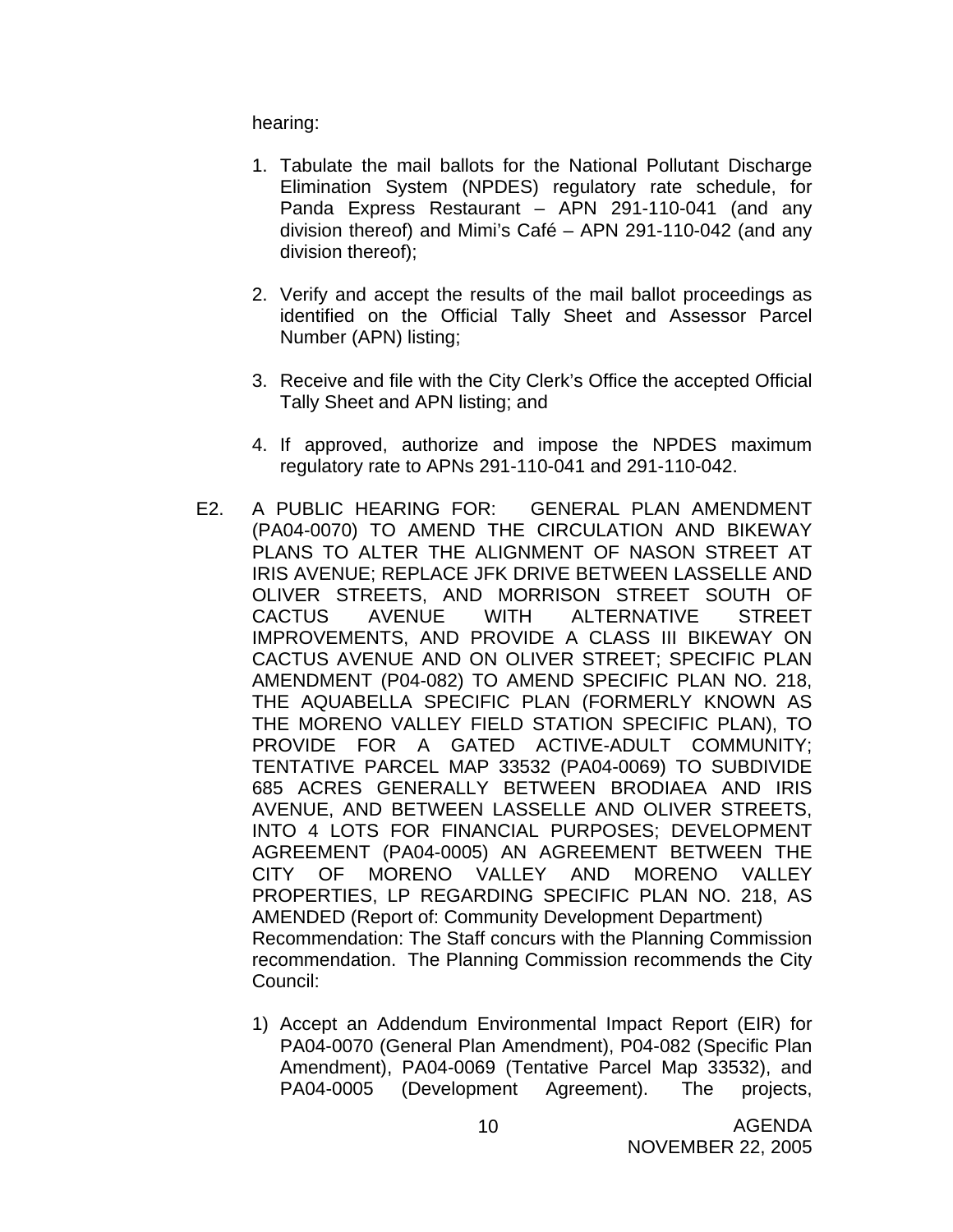individually and cumulatively, will not result in a significant effect on the environment;

2) Approve Resolution No. 2005-111 approving PA04-0070, thereby modifying General Plan Circulation Plan and Bikeway Plan Maps as described in the Resolution, and the revised Circulation and Bikeway Plan Maps as attached to the Resolution as Exhibits 5A and 5B;

#### Resolution No. 2005-111

A Resolution of the City Council of the City of Moreno Valley, California, Approving a General Plan Amendment (PA04-0070); Modifying the Circulation Plan by Removing John F. Kennedy Drive between Lasselle and Oliver Streets, Removing Morrison Street South of Cactus Avenue, and Moving Nason Street's Intersection with Iris Avenue Approximately 800 Feet Eastward; and Modifying the Bikeway Plan to Remove a Class II Bikeway on John F. Kennedy Drive between Lasselle and Oliver Streets, and Add a Class III Bikeway on Cactus Avenue between Lasselle and Oliver Streets and a Class III Bikeway on Oliver Street between Cactus and Iris Avenues

3) Introduce Ordinance No. 703 approving Specific Plan Amendment (P04-082) as attached to the ordinance as Exhibit 6A;

### Ordinance No. 703

An Ordinance of the City Council of the City of Moreno Valley, California, Approving Specific Plan Amendment P04-082, an Amendment to Specific Plan No. 218 the Aquabella Specific Plan (Formerly Known as the Moreno Valley Field Station Specific Plan), for 760 Acres of Land Generally between Brodiaea and Iris Avenues, and between Lasselle and Oliver **Streets** 

4) Approve Resolution No. 2005-112 approving Tentative Parcel Map No. 33532 (PA04-0069), based on the findings in the Resolution, and the conditions of approval as attached to the resolution as Exhibit 7A; and

Resolution No. 2005-112

A Resolution of the City Council of the City of Moreno Valley, California, Approving Tentative Parcel Map 33532 (PA04-0069)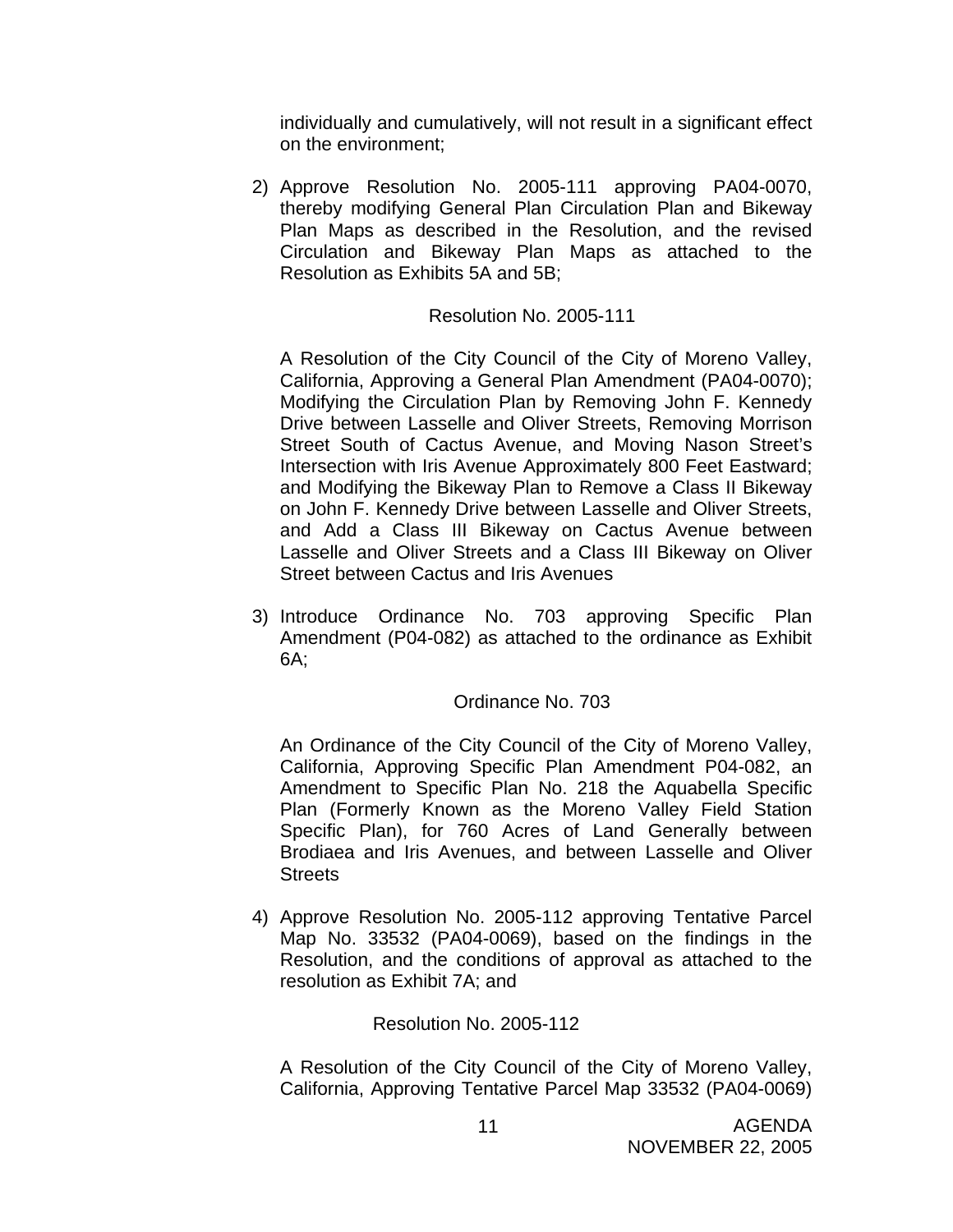Subdividing 685 Acres into 4 Parcels, Generally Located between Brodiaea and Iris Avenues, and Between Lasselle and Oliver Streets

5) Introduce Ordinance No. 704 approving Development Agreement (PA04-0005), based on the findings in the Ordinance.

#### Ordinance No. 704

 An Ordinance of the City Council of the City of Moreno Valley, California, Approving the Aquabella Development Agreement (PA04-0005) for 685 Acres of Land within the Aquabella Specific Plan, Generally Located between Brodiaea and Iris Avenues, and between Lasselle and Oliver Streets

- E3. CONDUCT PUBLIC HEARING AND ADOPT RESOLUTION APPROVING THE LISTING OF CITY FEES, CHARGES AND RATES FOR FISCAL YEAR 2005-06 (Report of: Finance Department) Recommendation:
	- 1) Conduct a Public Hearing to receive public comments on the proposed Listing of City Fees, Charges and Rates for Fiscal Year 2005-2006; and
	- 2) Adopt Resolution No. 2005-113, repealing Resolution No. 2005- 54 and increasing and establishing specified fees for various services; maintaining the present level of certain fees; reducing the level of certain fees; incorporating certain prior enactments; and approving the Listing of City Fees, Charges and Rates for Fiscal Year 2005-06.

Resolution No. 2005-113

A Resolution of the City Council of the City of Moreno Valley, California, Repealing Resolution No. 2005-54 and Increasing and Establishing Specified Fees for Various Services; Maintaining the Present Level of Certain Fees; and Incorporating Certain Prior Enactments

#### **F. ITEMS REMOVED FROM CONSENT CALENDARS FOR DISCUSSION OR SEPARATE ACTION**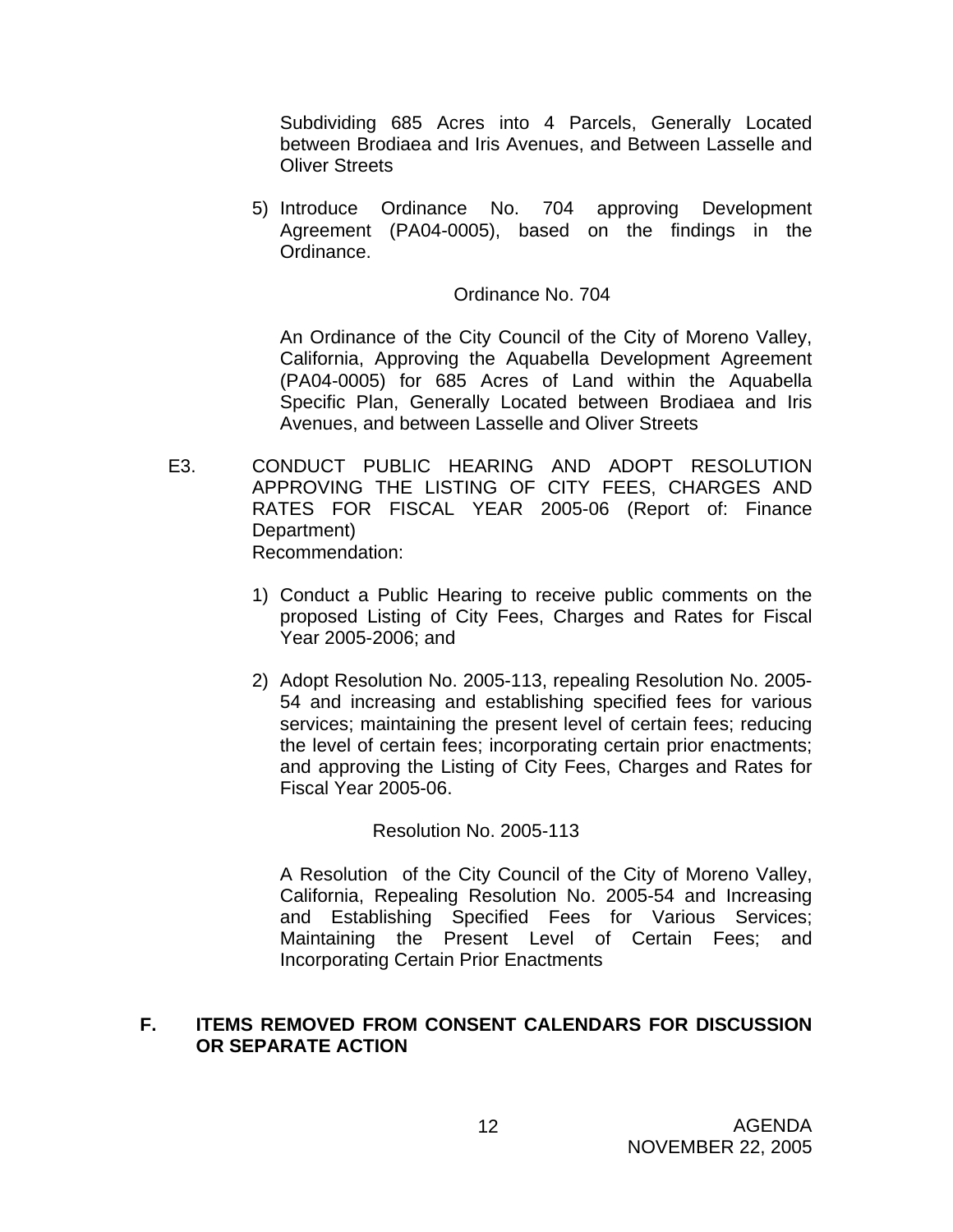# **G. REPORTS**

- G1. CITY COUNCIL REPORTS ON REGIONAL ACTIVITIES (Oral Presentation)
	- a) Report on March Joint Powers Authority by Mayor Stewart
- G2. CSD ORDINANCE ESTABLISHING REVISED FEES (Report of: Parks and Recreation Department) Recommendation: That the City Council, acting in the capacity as Board of Directors of the Moreno Valley Community Services District approve the continuation of the existing fees through December 31, 2005, and introduce Ordinance No. CSD 49, establishing revised fees for recreational activities, parks, the use of the TownGate Community Center, the use of the Valley Skate Park, the use of the Moreno Valley Senior Community Center, the Moreno Valley Conference and Recreation Center, the Equestrian Park and Nature Center, the use of the Mobile Stage Unit, and rescinding certain prior enactments (Roll call required) effective January 12, 2006.

### Ordinance No. CSD 49

 An Ordinance of the Moreno Valley Community Services District of the City of Moreno Valley, California, Establishing Revised Fees for Recreational Activities, Parks, the Use of the TownGate Community Center, the Use of the Valley Skate Park, the Use of the Moreno Valley Senior Community Center, the Moreno Valley Conference and Recreation Center, the Equestrian Park and Nature Center, the Use of the Mobile Stage Unit, and Rescinding Certain Prior **Enactments** 

G3. CITY MANAGER'S REPORT (Informational Oral Presentation – not for Council action)

# **H. LEGISLATIVE ACTIONS**

ORDINANCES - 1ST READING AND INTRODUCTION - NONE

ORDINANCES - 2ND READING AND ADOPTION - NONE

ORDINANCES - URGENCY ORDINANCES - NONE

RESOLUTIONS – NONE